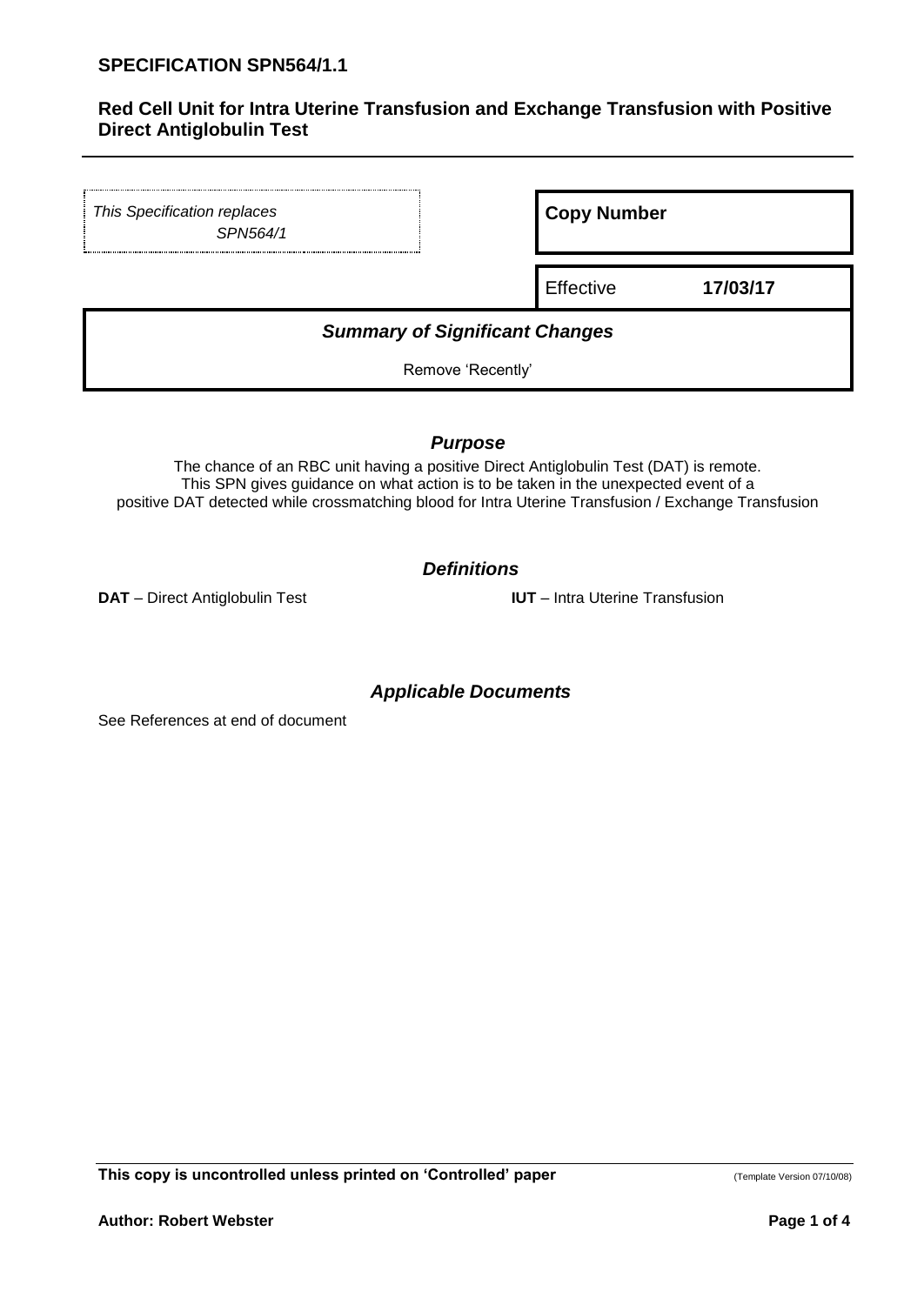#### **SPECIFICATION SPN564/1.1**

### **Red Cell Unit for Intra Uterine Transfusion and Exchange Transfusion with Positive Direct Antiglobulin Test**

# **REQUIREMENTS**

The incidence of a positive DAT among healthy blood donors has been reported to be between 1:1000 and 1: 36,000*1,2,3* . DAT is not a mandatory test for blood donations. A positive DAT is only detected when hospitals report and return a unit to a blood establishment because of IAT cross match difficulties or when routine automated blood grouping of the donor has been unsuccessful as a result.

The current NHSBT policy for management of blood donors found to have a positive DAT is as follows:-

If a positive DAT is recorded for the first time, the donor is still allowed to donate and if this is detected again on subsequent donation, then the donor is removed from the donor panel and referred to the GP for investigation.

The donors have to pass the Hb screen test and overt or subclinical haemolysis is unusual in an otherwise healthy blood donor despite the finding of positive DAT*<sup>3</sup>* . It has been reported that there is no decrease in post-transfusion red cell survival<sup>4</sup> and no detrimental harm to a patient who has received DAT positive RBC units**<sup>3</sup>** .

Studies have suggested that the risk of healthy blood donors (who pass the vigorous donor selection criteria) with a positive DAT developing a serious medical condition seem to be small (< 5%)**3,5** .

Yang et al have reviewed the issue regarding blood transfusion and transmission of cancer. The authors have concluded that "transmission of malignant disease through transfusion has never been established"<sup>6</sup>. Therefore it is reassuring that even if a healthy donor with positive DAT later develops a malignant disease, the risk of transmission to a recipient is exceedingly small.

For both immediate spin cross match (ISCM) and electronic cross match techniques (whereby recipient RBC antibody screen investation is negative), positive DAT of the donor unit will be missed and will be transfused unknowingly to the patient. There have been no concerns regarding missing positive DAT of the transfused units in this setting*2, 7* .

Requests for blood for IUT or exchange transfusion can be broadly divided into two categories:-

- 1) Non immune cause (e.g., parvovirus induced marrow suppression / G6PD def etc.)
- 2) Immune cause related to maternal red cell alloantibodies.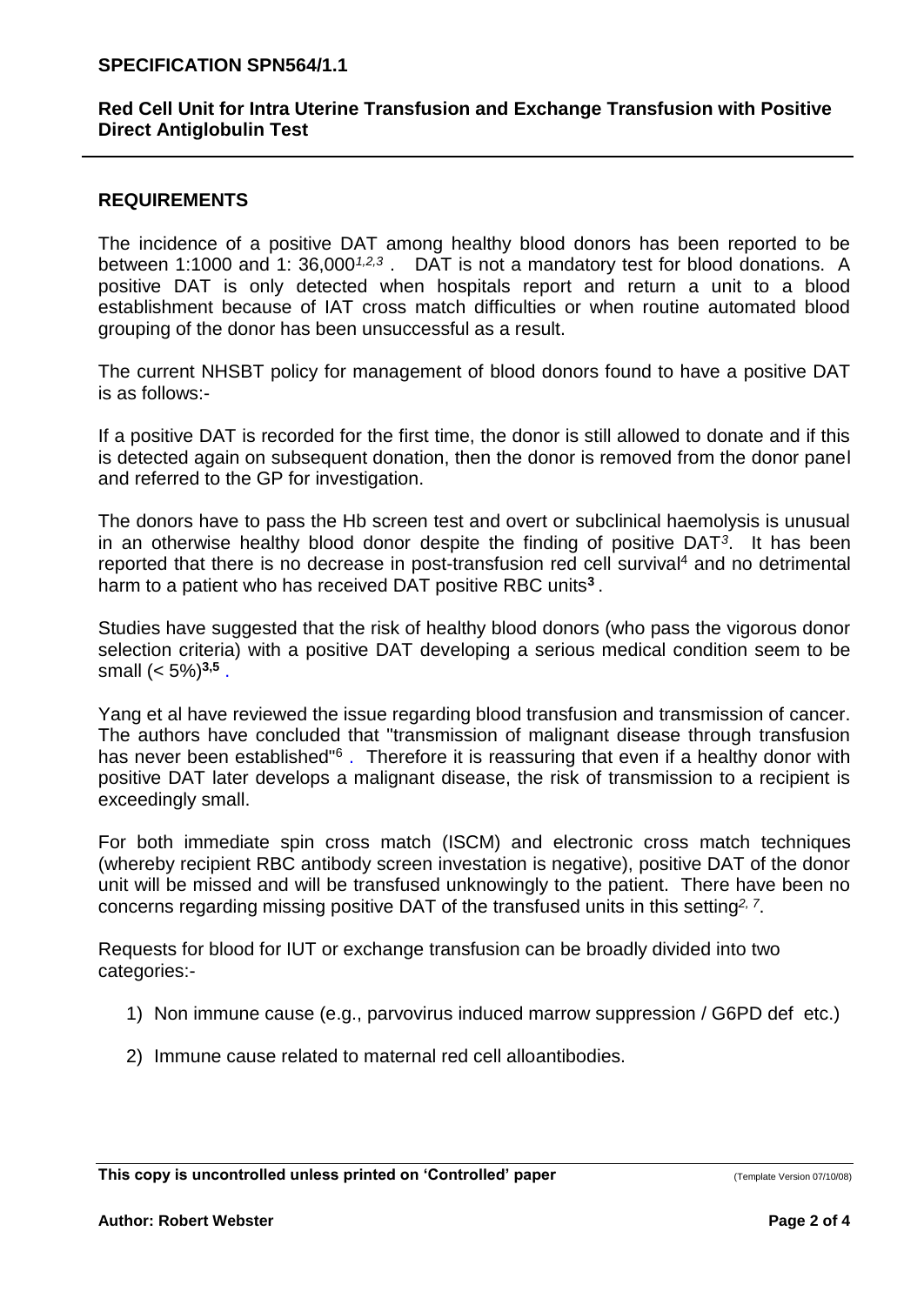#### **SPECIFICATION SPN564/1.1**

# **Red Cell Unit for Intra Uterine Transfusion and Exchange Transfusion with Positive Direct Antiglobulin Test**

For non immune causes, if there are no irregular alloantibodies in the maternal samples, RBC can be selected and issued either by ISCM or by electronic issue<sup>8</sup>. On the other hand if red cell alloantibodies are detected in the maternal sample the relevant (detected) antigen negative units will be selected for transfusion. For non immune causes, if there are no irregular alloantibodies in the maternal samples, RBC can be selected and issued either by ISCM or by electronic issue<sup>8</sup>. On the other hand if red cell alloantibodies are detected in the maternal sample the relevant (detected) antigen negative units will be selected for transfusion purpose, but IAT cross match will be incompatible if the DAT is positive. If the donor has passed the donor selection criteria, including Hb assessment, the positive DAT, can be considered to be benign in nature and an incidental finding. As noted above, evidence indicates that there is no immediate clinical consequence or adverse event caused by transfusion of DAT pos units. The only consideration may be that it might cause positive DAT in delivery sample of the newborn.

# **CONCLUSIONS**

The chance of an IUT unit having a positive DAT is remote and there is no documented adverse consequence of transfusing DAT pos units. Introducing testing of DAT screening for blood for IUT/Exchange would have no impact on clinical safety and will have additional burden on donation testing, and therefore it is unwarranted.

#### **RECOMMENDATIONS**

In the unexpected event of a positive DAT detected while crossmatching blood for IUT/exchange transfusion, this issue should be discussed with the NHSBT Consultant and relevant clinicians (obstetrician/paediatricians).

- a) If time permits the index unit should be returned and a replacement unit issued.
- b) But for an urgent situation after discussion and agreement, the DAT pos unit can be used under concession.
- c) NHSBT Consultant should ask the Clinical Support Team to update donor medical history record with the Positive DAT.

# **REFERENCES**

- 1. Garratty G. The significance of IgG on the red cell surface. Transfusion Med Rev 1987; **1**: 47-57
- 2. Bellia M, Georgopoulos J, Tsevrenis V, et al. The investigation of the significance of a positive direct antiglobulin test in blood donors. Immunohematology 2002; **18**:78-81

**This copy is uncontrolled unless printed on 'Controlled' paper** (Template Version 07/10/08)